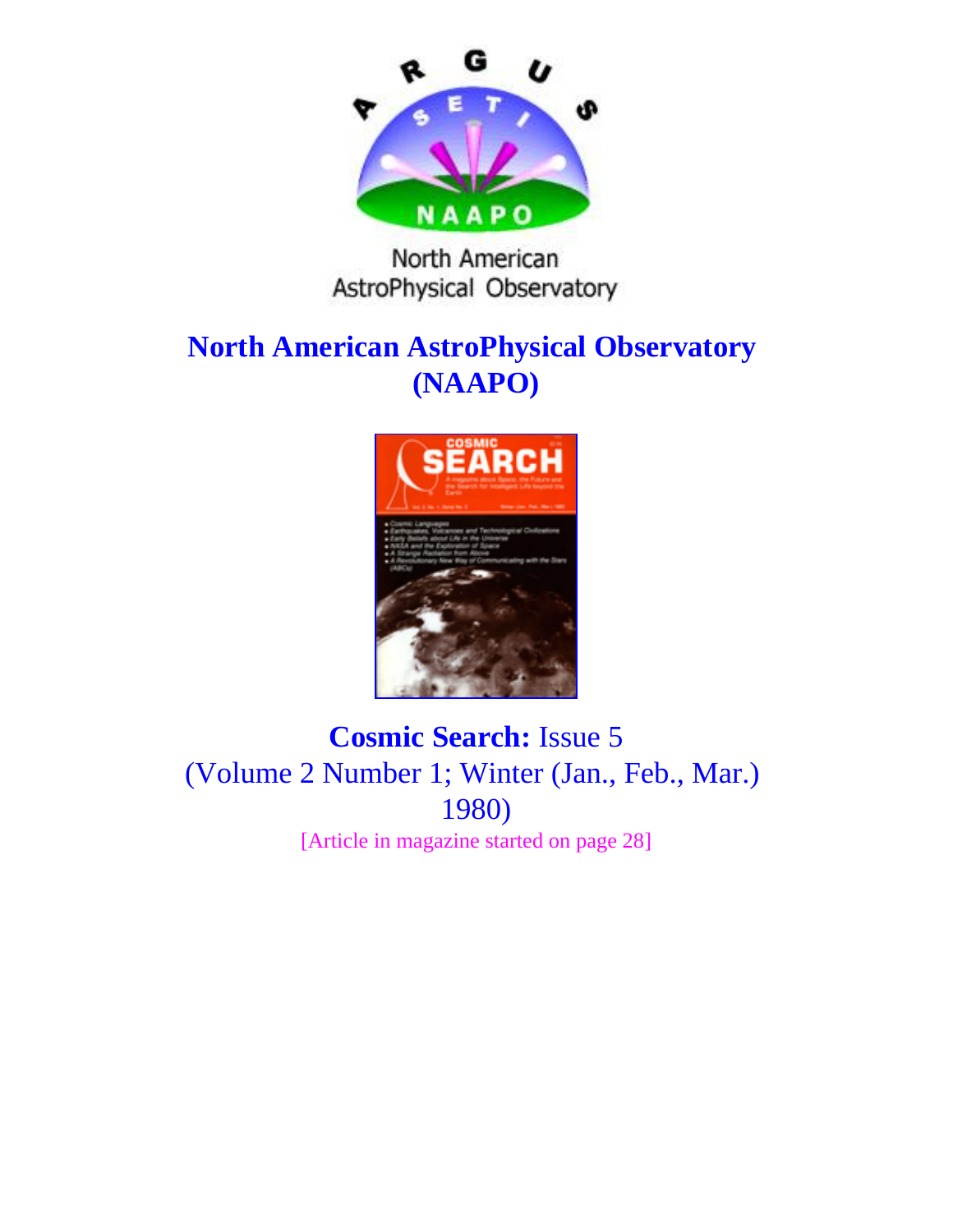# **ABCs of Space** By: John Kraus

### **A. Gravity Waves. A Revolutionary New Way to Communicate with the Stars?**

Light, x-rays and radio waves are all basically similar except for differences in wavelength. X-rays are short, radio waves long and light waves intermediate. They all travel through empty space at the velocity of light (300,000 kilometers per second).

Are gravity waves similar? It is believed that gravity waves travel at the speed of light but there the similarity ends. Light, radio waves and x-rays involve propagation through space of electric and magnetic effects, so they are all classed as *electromagnetic waves*. Gravity waves, on the other hand, are gravitational and involve fluctuations in *gravitational forces*.



Any object, be it a golf ball or the earth, produces a gravitational attraction which is proportional to its mass, the larger the mass the larger the attraction. If a golf ball is suspended on a string and swings back and forth toward you and away, like a pendulum, it produces gravity waves in the sense that when it

swings closer to you its gravitational effect is greater than when it swings farther away. Thus, its oscillation results in a variation of the gravitational attraction which fluctuates in a wave-like manner. For the golf ball, however, the strength of the wave is exceedingly small.

The motion of any object produces gravity waves so whenever you move you produce gravity waves; you are a gravity wave transmitter, albeit a very weak one.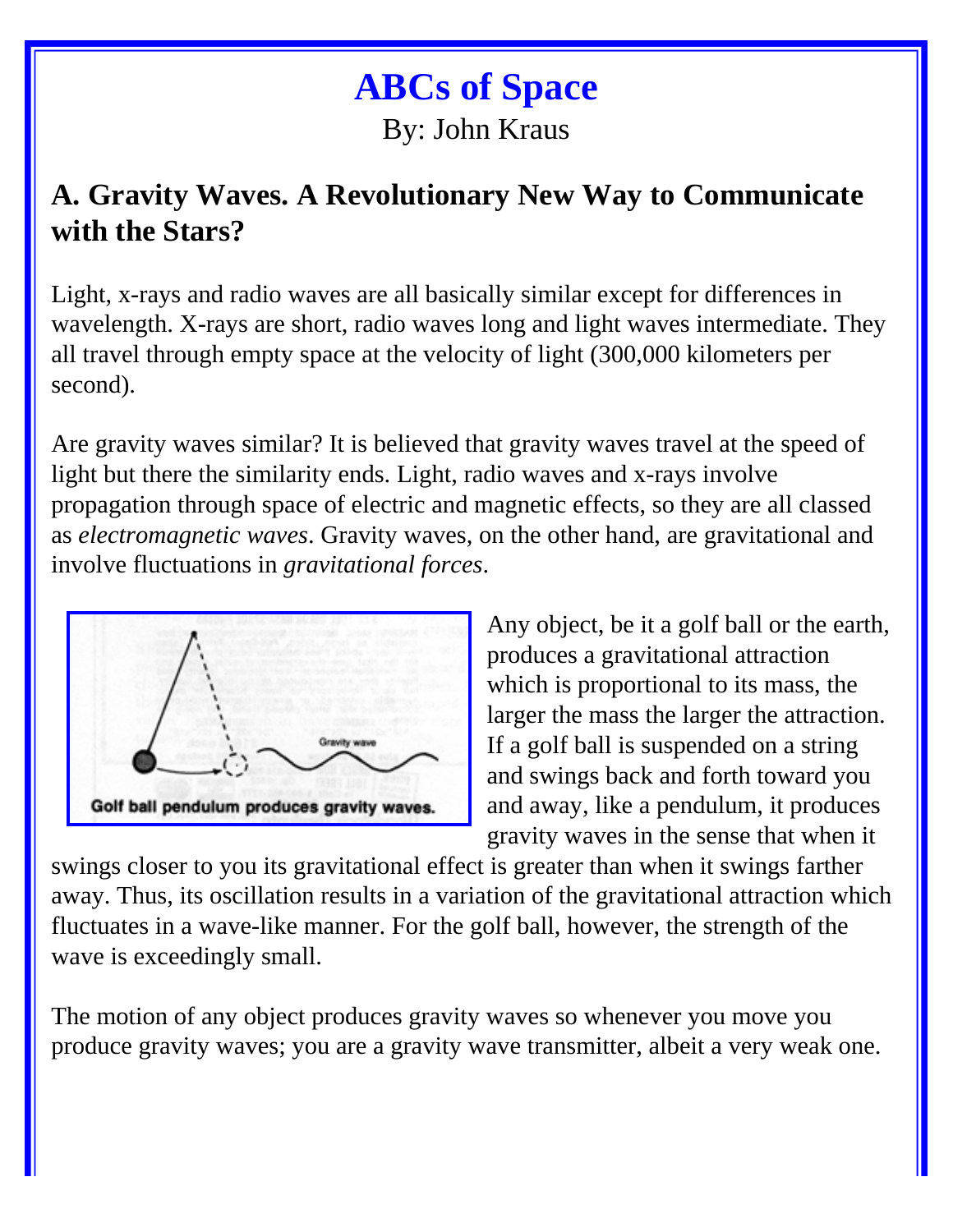To generate gravity waves of significant strength more massive objects are needed. Thus, for example, two stars, each as massive as our sun, revolving around each other like swinging partners in a square dance, will send out gravity waves of substantial power.\*



(\*The revolving stars constitute a gravitational *quadrupole*. By contrast, electromagnetic waves can radiate from electric charges oscillating along a straight wire constituting an electric *dipole*. Gravitational radiation, that is, gravity waves at a large distance from their origin and completely detached from it, cannot be of the dipole type but can be of the quadrupole type.) Likewise, a star with nuclear fuel depleted, which collapses on itself into a pulsar or black hole, will radiate a strong pulse of gravity waves. Although gravity waves are theoretically possible and searches for them have been in progress for some years, none have as yet been detected for sure.

Assuming that as techniques are improved, gravity waves will be detected and, further, that it may be possible to generate sufficiently strong gravity waves under intelligent control to send messages via these waves, could gravity waves become a revolutionary new method for interstellar communication? This intriguing possibility is the subject of an article being prepared for **COSMIC SEARCH** by Professor David Douglass of the University of Rochester, who has been operating gravity wave detectors for a number of years and is developing new, more sensitive types.

A purpose of this ABCs item on gravity waves is to provide a bit of background in anticipation of Douglass' article.

In an article by Jay Pasachoff and Marc Kutner on "Neutrinos for Interstellar Communication" in the Summer 1979 issue of **COSMIC SEARCH**, a possible neutrino transmitter and receiver, or communication system, was described on page 6 which might lead to a practical system of the future. Let's look ahead at what might be involved in a system for sending messages with gravity waves, remembering that with gravity waves we are even further from a practical system than we are for neutrinos.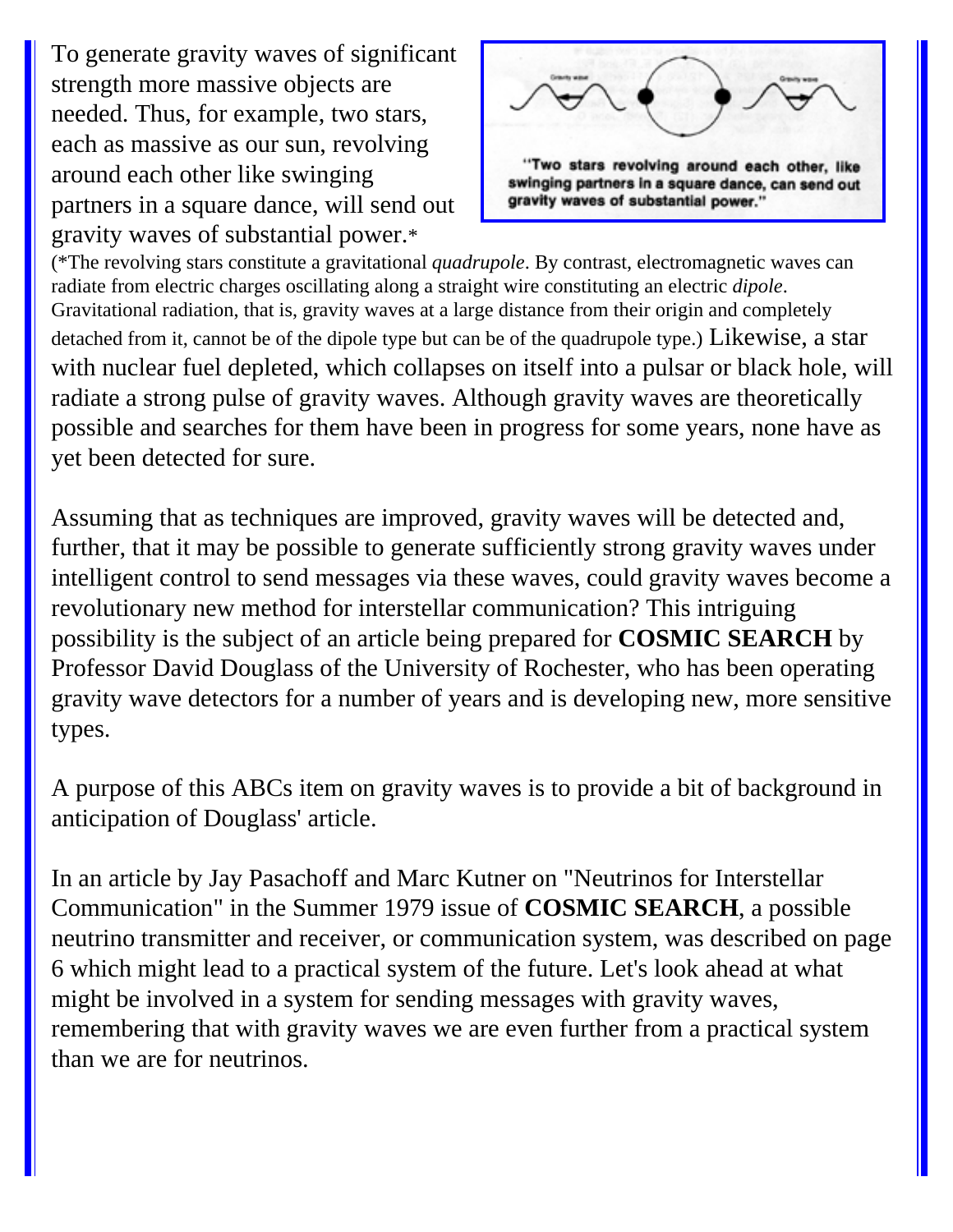

[Caption for Photo to the Left.] **Joseph Weber adjusting sensors on his big cylindrical aluminum bar often called a "Weber-bar antenna". The bar is suspended from its mid-point and during observations is enclosed in a sound-proof, shock-proof chamber from which the air is pumped out.**

For a receiver we might use a device similar to the basic one developed by Professor Joseph Weber, pioneer gravity-wave scientist, of the University of Maryland, consisting of a large aluminum bar suspended at its midpoint and isolated from atmospheric and vibrational effects by enclosing it in a cushioned, evacuated tank. A passing

gravitational wave tends to make the bar vibrate as though tapped by a small hammer. The vibration of the bar generates electrical signals in sensors attached to the bar and these signals are then amplified and recorded.

For a transmitter suppose we place a large mass or weight at each end of a long boom which rotates rapidly in a big evacuated tank so that the masses revolve like two riders at opposite sides of a merry-goround. This



arrangement is really a greatly scaled down version of the double star system we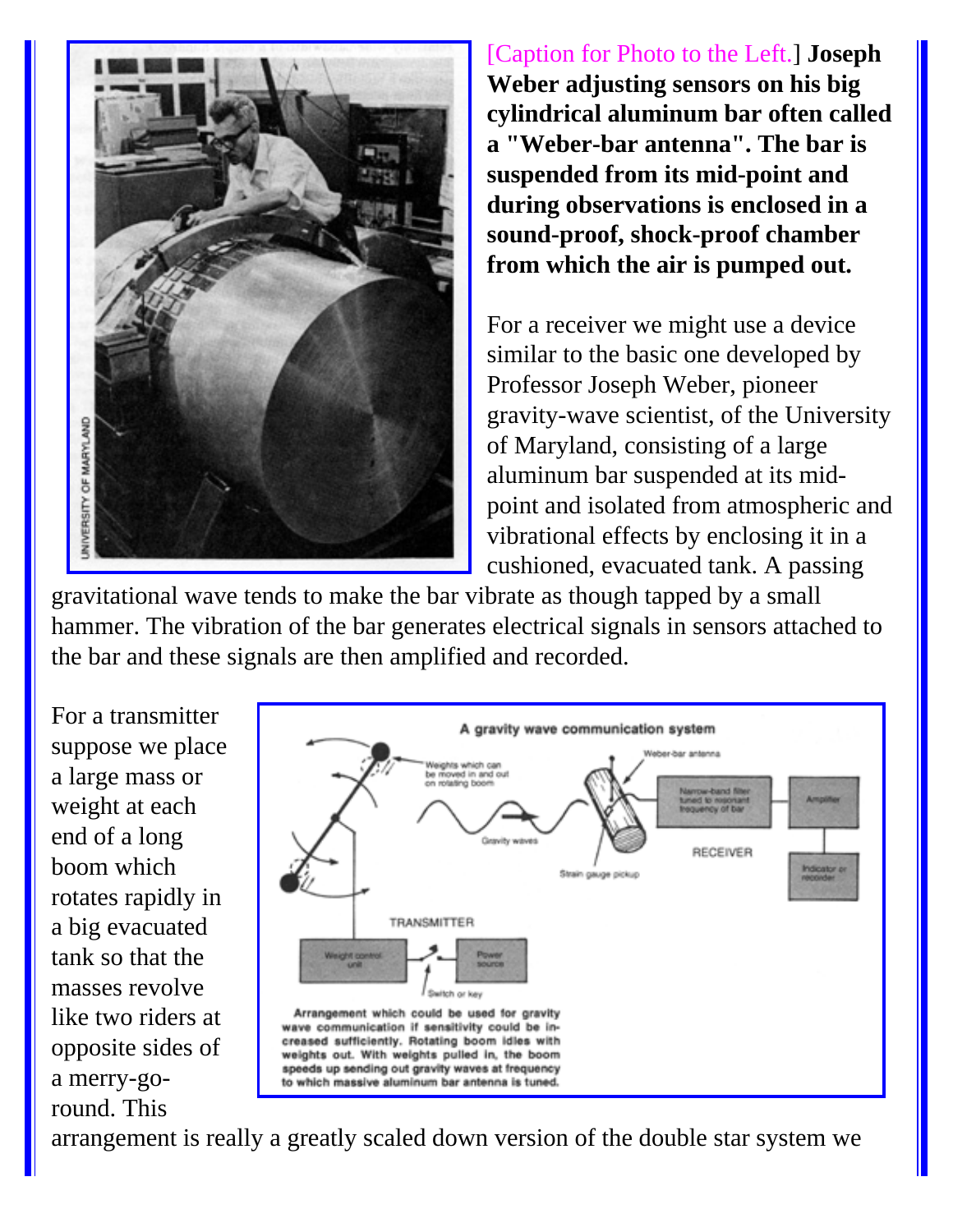talked about earlier.

If the gravity wave bar-detector or receiver is tuned to a frequency of 1000 cycles per second and the gravity waves sent out by the transmitter are at a considerably lower frequency, there will be little or no signal received. However, if the two weights are moved inward along the boom, their rotation rate will increase, in the same way a pirouetting ice skater speeds up when arms are drawn inward. If the rate now corresponds to a 1000 cycle per second gravity wave, the detector could receive a signal. Thus, by moving the weights in and out, making them spin around faster or slower, we would have a crude frequency shift transmitter for sending code signals. The device for moving the weights in or out could be controlled by a switch or key as in a radio code transmitter.

Although the message sending rate would necessarily need to be very slow and although the gravity waves might be much too weak to be practical, (like 30 or more orders of magnitude too weak) the arrangement illustrates the basic elements required for a gravity wave communication system.

#### **Summary**

- Gravity waves are believed to travel at the speed of light.
- In principle, gravity waves could be used for communication purposes.
- A gravity wave communication system is, at present, further from practical realization than, for example, a neutrino communication system.

# **B. The Solar System Signature. How Our Solar System Would Appear to an Observer at a Distant Star**

Although the sun is the largest object and the principal source of radiation from the solar system, two of the planets, Jupiter and the earth, also contribute. While the sun is strongest at optical wavelengths, Jupiter and the earth are radio emitters.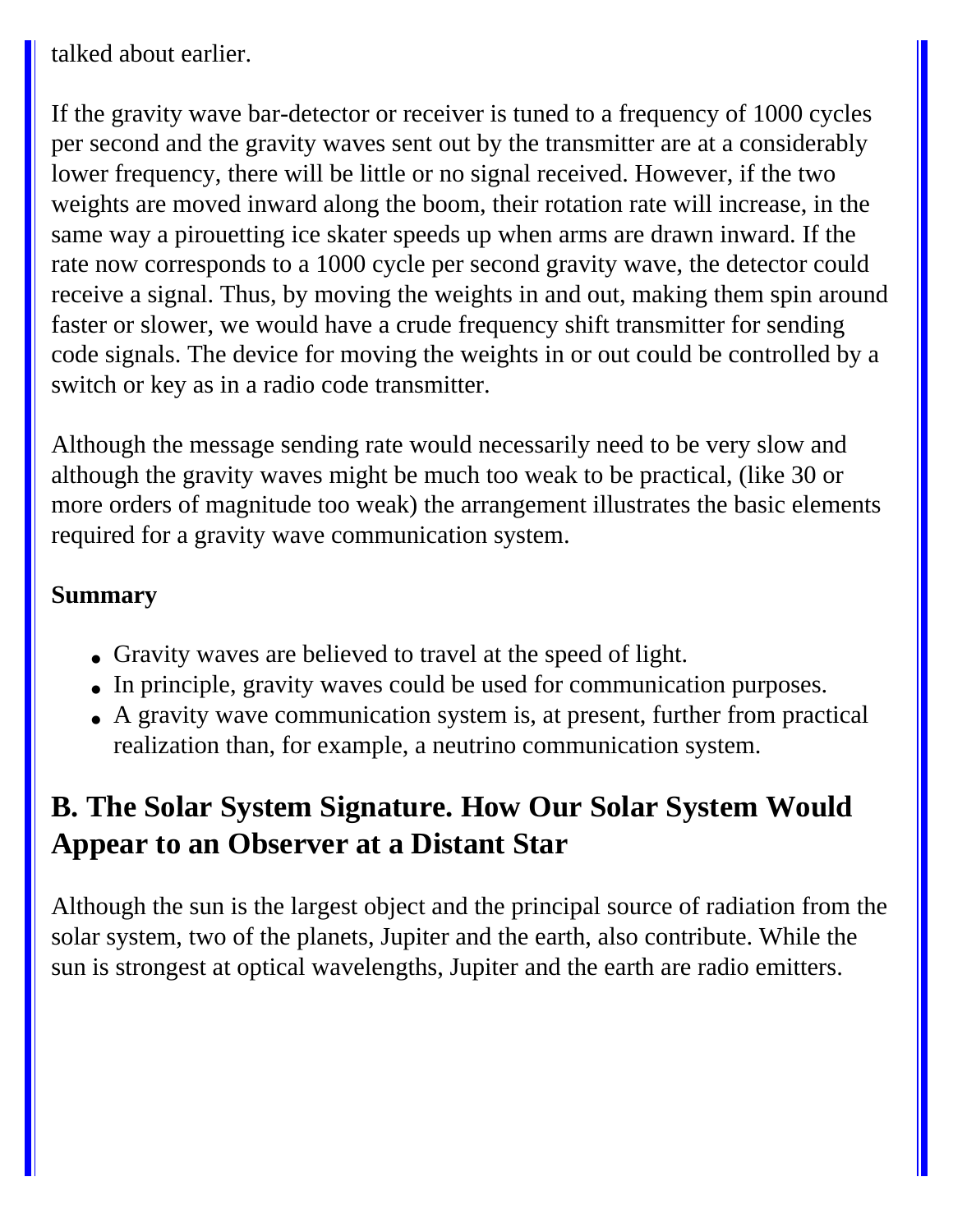

For an overall view of the radiation from the solar system as it might appear from a distant star, let us make a graph of the power radiated (per unit bandwidth) versus the frequency as done in the accompanying **Solar System Signature** or spectrum.

At the lower left of the "signature" is a small peak at a few kilohertz  $(10^3 \text{ to } 10^4 \text{ hertz})$ due to leakage from the earth's open wire electric power

distribution lines. Higher harmonics of the 60 hertz currents penetrate the earth's ionosphere and in the magnetosphere or Van Allen region are amplified as much as 1000-fold by wave-particle interactions.\* (\*C. G. Park and R. A. Helliwell, *Science*, May 19, 1978.)

A larger peak at 200 kilohertz (1500 meters wavelength) is from radio waves generated by fast particles in the Van Allen belts. The power level fluctuates, being associated at times with auroral (northern or southern) light activity. The total power from this radiation source sometimes amounts to a billion watts. The peak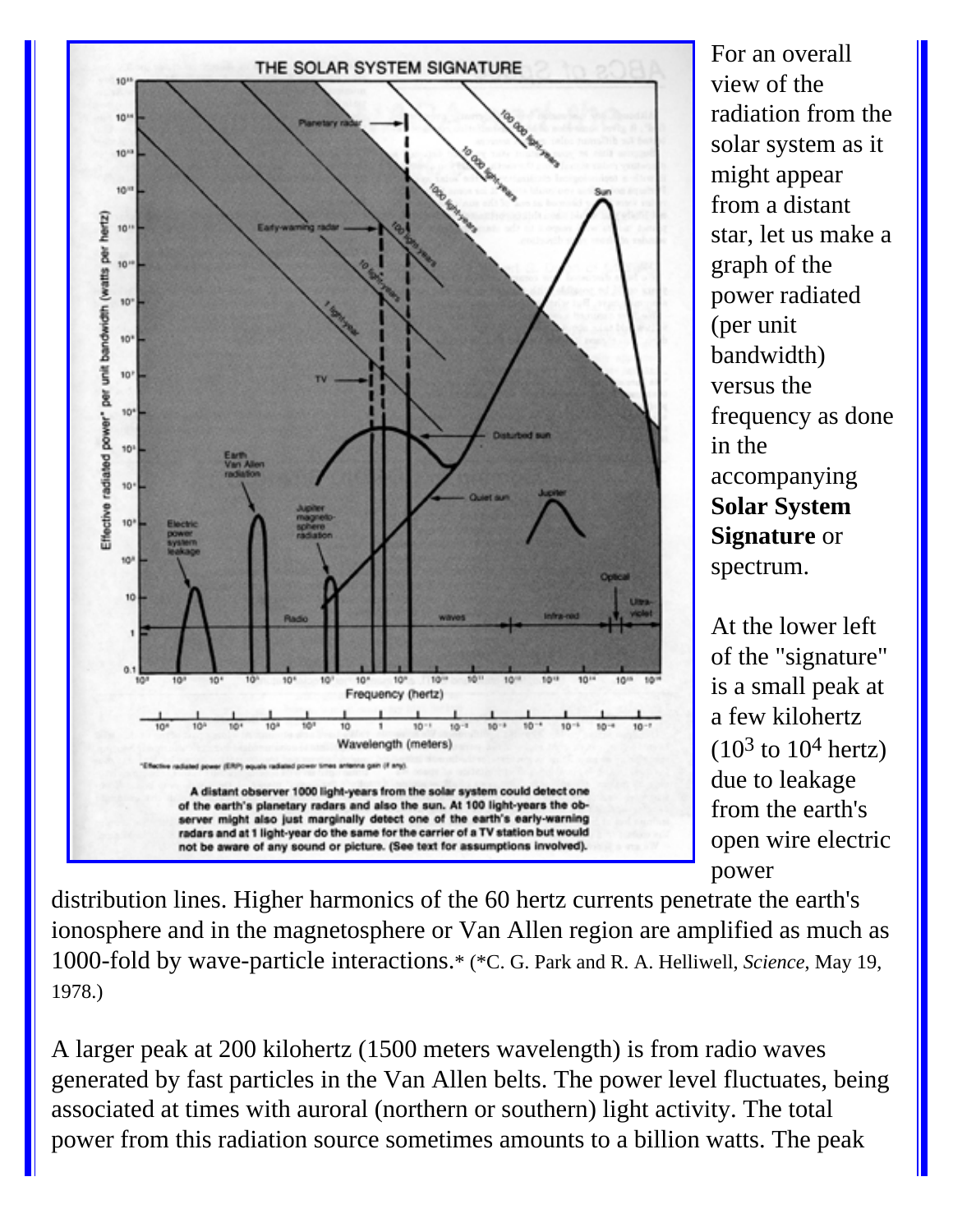would be higher if it weren't for the fact that the radiation is spread out over a relatively wide bandwidth of a couple hundred kilohertz. The ionosphere between the Van Allen belts and the earth acts like a metallic shield and prevents this strong radiation from pentrating down to the earth. If it were not for this shielding this Van Allen noise would severly jam the European broadcasts in the long wave radio band.

Still higher in frequency, around 20 megahertz (15 meters wavelength), Jupiter makes itself heard due to radiation from fast particles in its magnetosphere. The radiation appears to be initiated or controlled in some way by Jupiter's small inner moon Io. The total power of this radiation at its maximum is perhaps a billion watts, the same as the earth's Van Allen radiation, but the power per unit bandwidth (chart vertical scale) is less because the bandwidth is greater.

At about this frequency the radio emission from the sun becomes significant even during the relatively quiet periods between sunspot maxima which occur every 11 years. During a spot maximum the radiation may be a thousand times greater and much in excess of the Jupiter radiation, and even enough to mask TV signals from the earth as discussed in the next paragraph.

Next on the "signature" are three tall spikes near 200 megahertz (1.5 meters wavelength), 400 megahertz (75 centimeters wavelength) and 2 gigahertz (15 centimeters wavelength) due to man-made signals from television, military earlywarning radar and planetary radar stations. The bandwidths are narrow so the power per unit bandwidth is large. All of these stations use antennas which increase the effective power in certain directions. The solid part of each spike shows the power level if the power is radiated uniformly in all directions while the dashed extension indicates the increase in effective power due to the antenna.

The television station spike is *not* due to the modulation which produces the picture but to the very narrow bandwidth carrier (less than 1 hertz bandwidth) which is the backbone of the signal. Sullivan, Brown and Wetherill† († *Science*, Jan. 27, 1978.) have pointed out that although an Arecibo system might detect a television carrier at a distance of a light-year or so, "ten thousand times more sensitivity would be required to obtain program material."

The most intense signals from the earth are from planetary radar stations which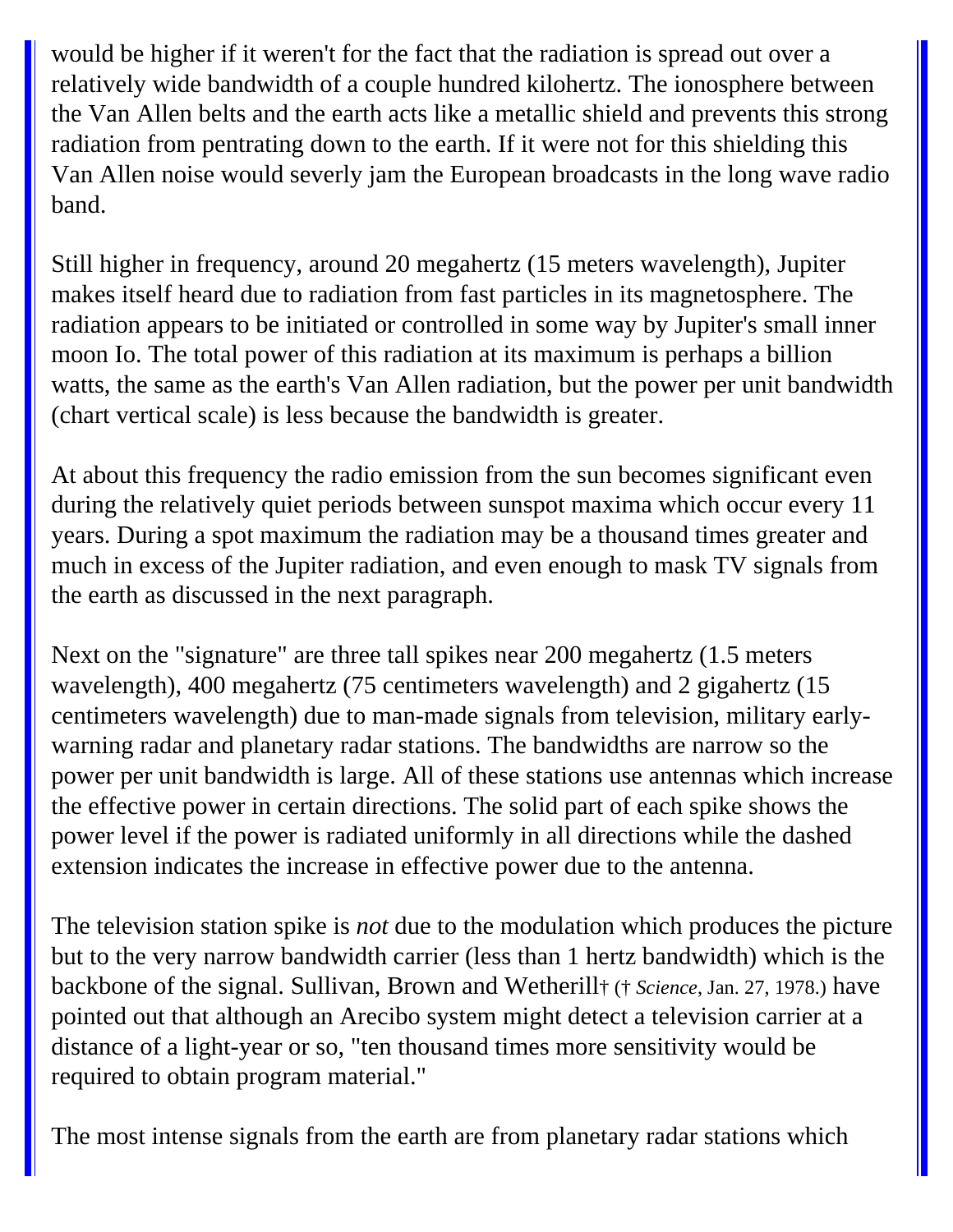bounce radio waves off the moon, Venus and Mars. Such stations are located at Arecibo in Puerto Rico, Jodrell Bank in England, Goldstone in California and elsewhere. These radar stations may transmit with very narrow bandwidth. Since much of the effective power results from the large antenna used (dashed part of the spike), this means that the direction in which a strong signal is transmitted is very limited in angular extent, as in a very narrow searchlight beam, so even though the signal is strong the chances of it being picked up by an observer at another star is very small.

The world's AM broadcasting stations, including the most powerful ones of several million watts in Saudi Arabia, are confined in coverage to the earth by the ionosphere, and while the FM stations' frequencies are high enough to penetrate the ionosphere, they are not powerful enough to be contenders.

As we go to still higher frequencies on the "signature" the radio, infra-red, optical and ultra-violet radiation from the sun becomes dominant.

Now suppose you live on a planet revolving around a star 1000 light-years from our sun. At this distance the solar system out to the orbit of the planet Pluto subtends an angle like that of a penny seen from a distance of 10 miles so when you point your radio telescope at the sun you also have the planets in the beam and observe the whole solar system as single entity. Suppose your radio telescope has 100 times the sensitivity of Arecibo (such as a large orbiting telescope now under consideration) and also you have a sizable optical telescope (the sun would be too faint to be seen by unaided eye at 1000 light-years).

Referring to the "signature" you could detect everything projecting above the line marked 1000 light-years or the sun and a planetary radar. Things below (shaded) would be too weak or, as communication engineers would say, "buried in the noise". If you were at 10,000 light-years only the sun could be detected (above line marked 10,000 light-years). On the other hand, at 100 light-years an early warning radar station could just be detected but even at the relatively close-up distance of one light-year a TV station would not yet be detectable, and the Van Allen, Jupiter and earth power line radiation would also be too weak.

Although our discussion has been greatly oversimplified\* (\*We have assumed that the receiver bandwidth matches that of the transmitter or source and that the bandwidth-time-constant product of the receiver is unity. Other factors affecting the results are sky background temperature,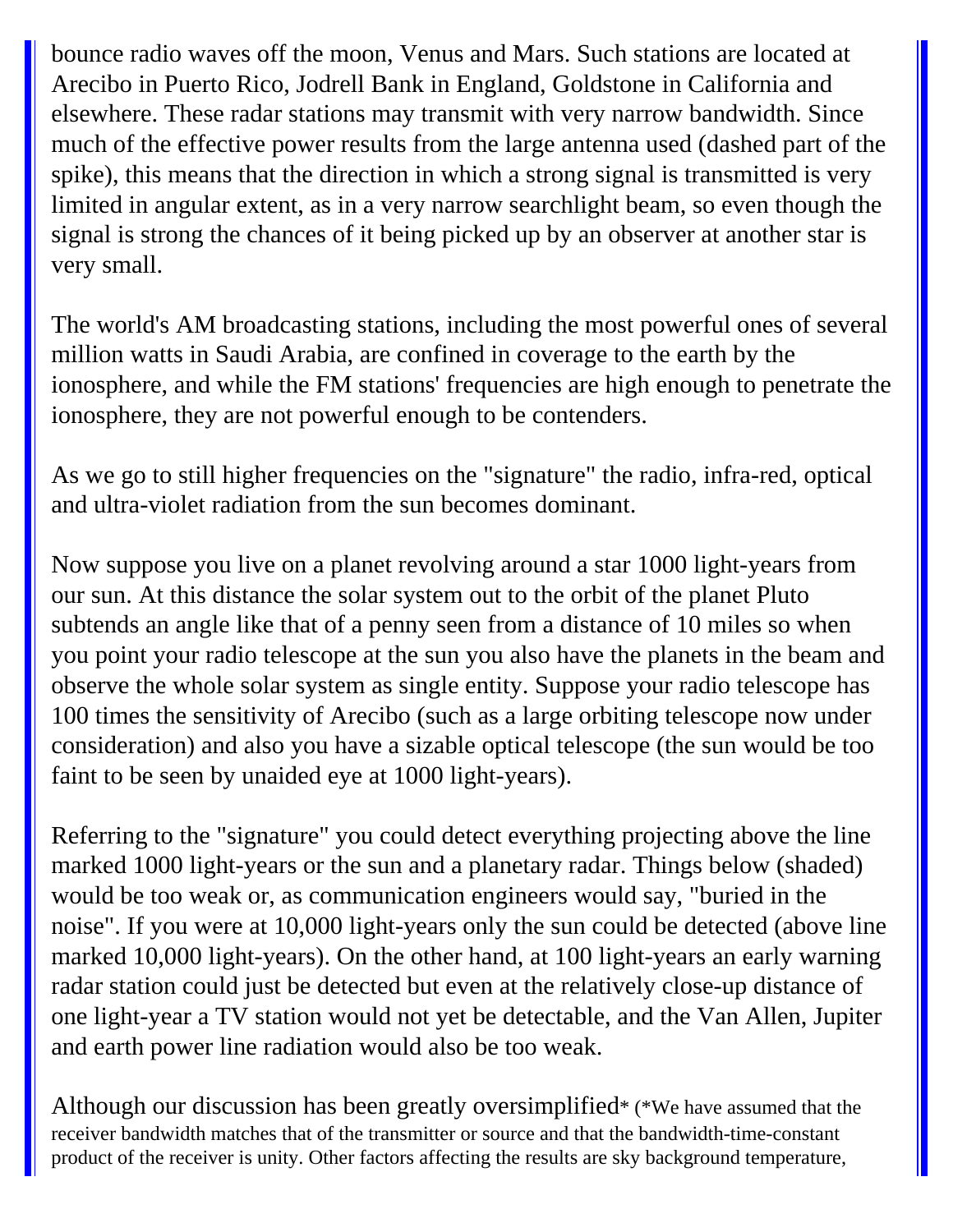wavelength and signal-to-noise ratio (assumed equal to 10). With somewhat different assumptions, ranges could easily change by a factor of 10 or more.), it gives some idea of how far radiation could be detected for different solar system sources.

Suppose that at your distant star you had detected a planetary radar signal from the earth, would you associate it with a technological civilization in the solar system? Perhaps not unless you could study it for some time. If the radar were being beamed at one of the sun's planets, it is not likely you would have this opportunity because as the planet moves with respect to the stars the beam would wander off from your direction.

We have discussed how communication at 1000 light-years could be possible with technology we now have or soon may have. But what kind of communication?

We have assumed a receiver time constant of 10 seconds so it would take about a minute for a dot and longer for a dash. This means it could take an hour or so to just to say "Hello". There could be no speech, no music, no TV, just slow dots and dashes—a rudimentary Morse code communication like Marconi's first three dots across the Atlantic in 1903. *And* there would also be a 1000 year delay so a good question would be whether the civilization which sent the signals still existed. The signals could only tell you that there *was* a technological civilization in the solar system 1000 years before. Could the signals, you might ask, be artifacts of a vanished society—electromagnetic relics from antiquity rushing through space at the speed of light?

#### **Summary:**

- The sun dominates the solar system signature from radio wavelengths through infra-red, optical and into the ultra-violet.
- The natural radio emissions from Jupiter's magnetosphere and the earth's Van Allen regions are part of the solar system signature.
- Protracted extremely narrow-bandwidth observations of the sun from another star might result in the discovery of terrestrial radar transmissions but these might not be recognized as being produced by a technological civilization, at least not initially.
- The chances of the very narrow beam from a planetary radar being detected at random are very small.
- Radiation from the earth's electric power distribution lines penetrates the